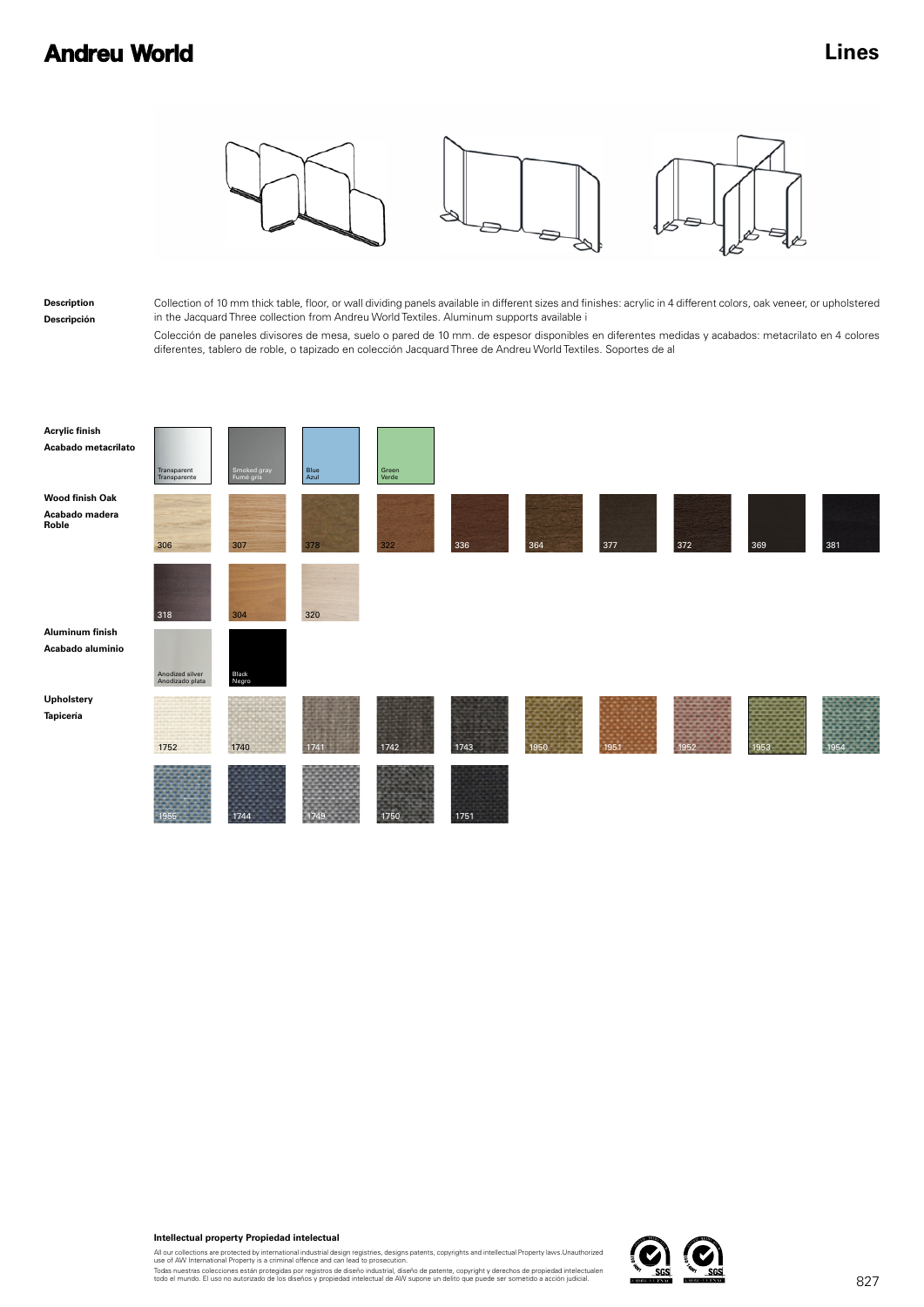

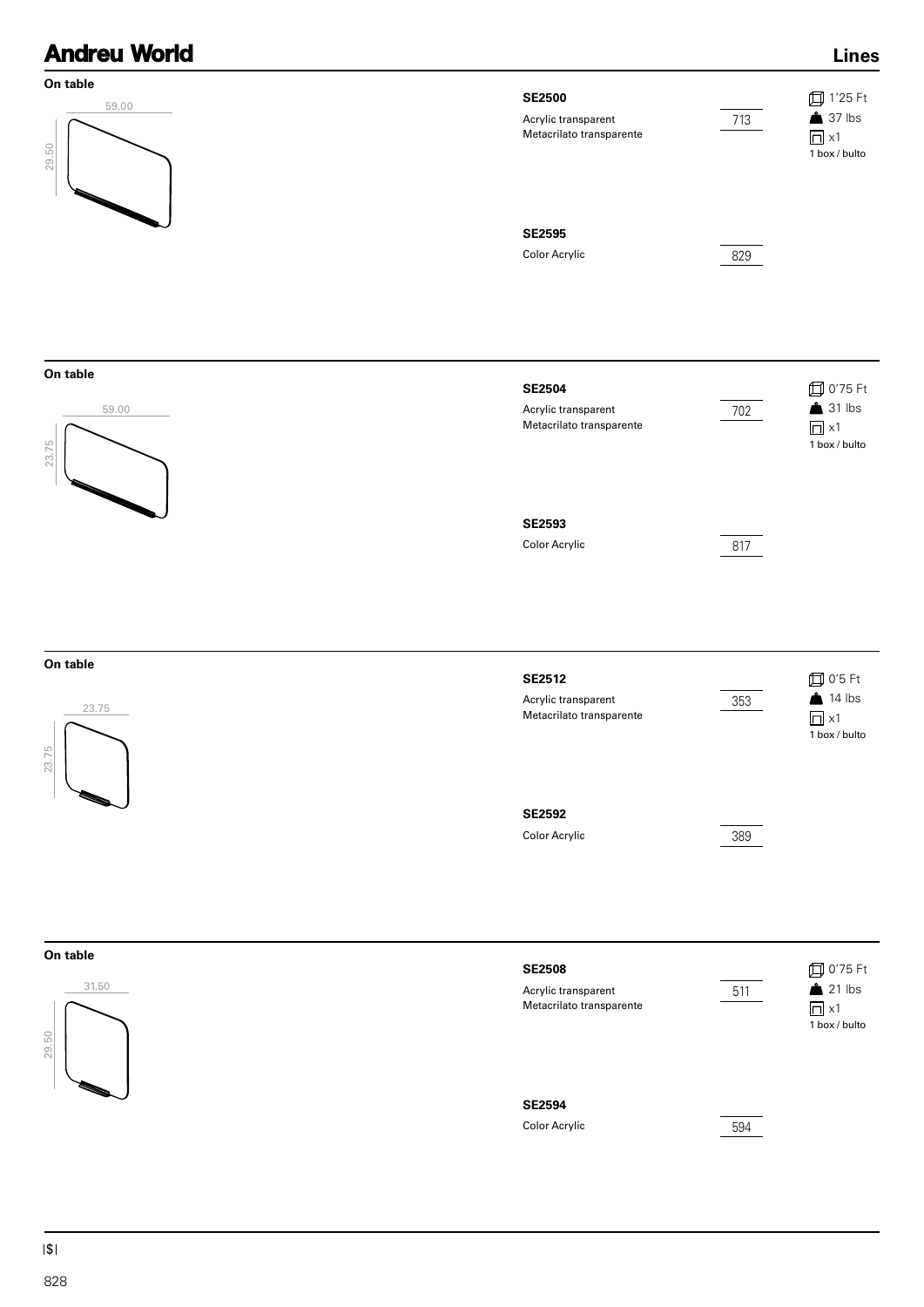







**Lines**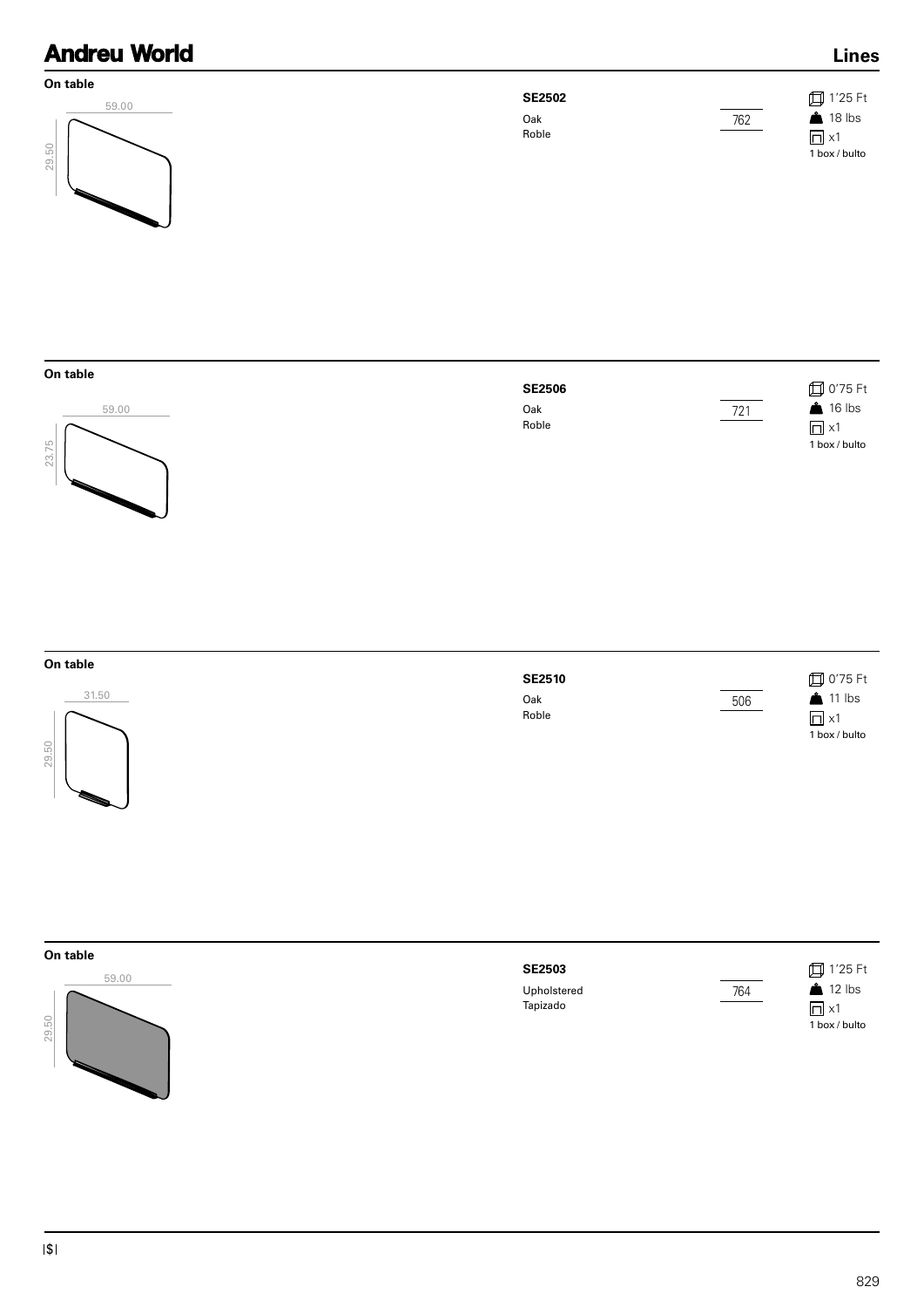| <b>Andreu World</b>        |                                          |     | <b>Lines</b>                                                         |
|----------------------------|------------------------------------------|-----|----------------------------------------------------------------------|
| On table<br>59.00<br>23.75 | <b>SE2507</b><br>Upholstered<br>Tapizado | 687 | <b>□ 0'75 Ft</b><br>$\triangle$ 11 lbs<br>$\Box$ x1<br>1 box / bulto |
| On table<br>23.75<br>23.75 | <b>SE2515</b><br>Upholstered<br>Tapizado | 317 | <b>□ 0'5 Ft</b><br>$6$ lbs<br>$\Box$ x1<br>1 box / bulto             |
| On table<br>31.50<br>29.50 | <b>SE2511</b><br>Upholstered<br>Tapizado | 456 | <b>□ 0'5 Ft</b><br>$8$ lbs<br>$\Box$ x1<br>1 box / bulto             |

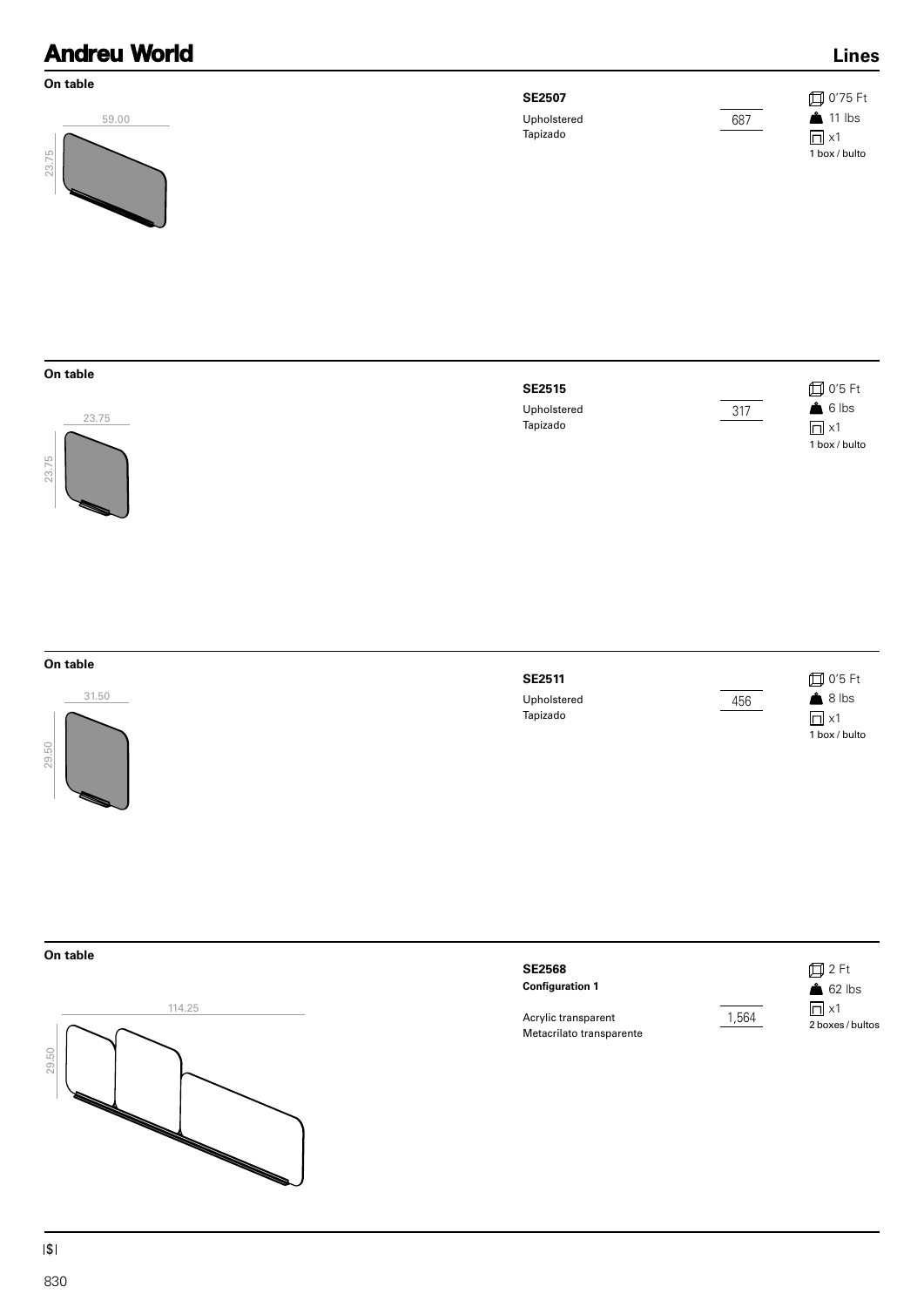### **On table**



### **SE2569 Configuration 2**



2'25 Ft  $24$  lbs  $\Box$  x1

**Lines**

Acrylic transparent Metacrilato transparente

1,736

2 boxes / bultos

**On table**



| <b>SE2570</b>          |  |
|------------------------|--|
| <b>Configuration 3</b> |  |

1,725

2'25 Ft  $63$  lbs  $\Box$  x1 2 boxes / bultos

Acrylic transparent Metacrilato transparente

**On table**



**SE2571 Configuration 4**  Acrylic transparent

Metacrilato transparente

1,723

2'25 Ft **68** lbs  $\Box$  x1 2 boxes / bultos

**On table**



| <b>SE2572</b><br><b>Configuration 5</b>         |       | 口3 Ft<br>$\triangle$ 87 lbs           |
|-------------------------------------------------|-------|---------------------------------------|
| Acrylic transparent<br>Metacrilato transparente | 2.427 | $\Box$ $\times$ 1<br>2 boxes / bultos |

\$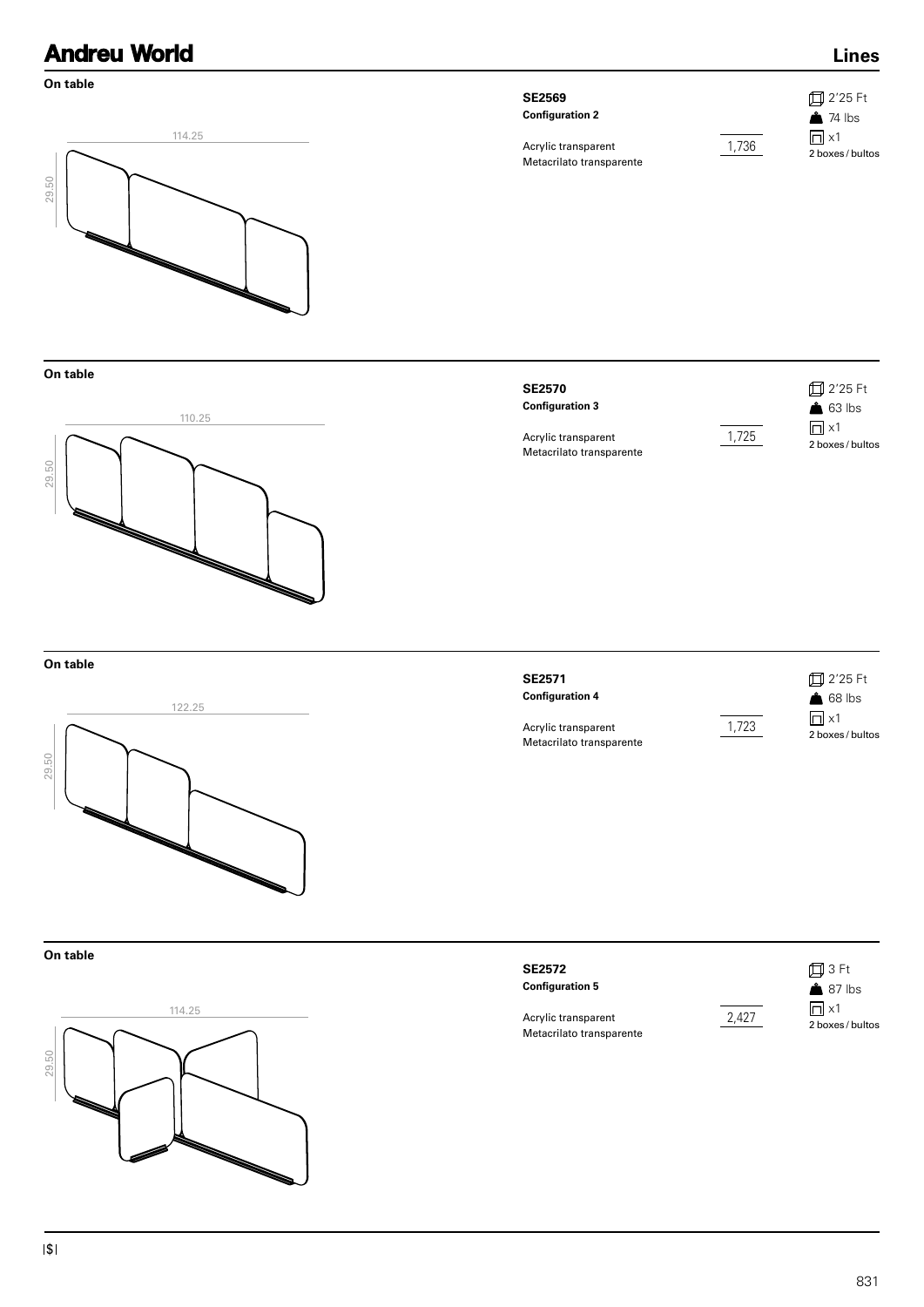### **On table**



#### **SE2573 Configuration 6**



3'25 Ft **87** lbs  $\Box$  x1

Metacrilato transparente

Acrylic transparent

2,587

2 boxes / bultos

**Lines**

**On table**

**On table**

29.50



122.25

### **Configuration 7**  Acrylic transparent Metacrilato transparente

**SE2574**

2,596

3'25 Ft **4** 93 lbs  $\Box$  x1 2 boxes / bultos

**SE2575**

**Configuration 8** 

Acrylic transparent Metacrilato transparente 2,587

3'25 Ft **4** 98 lbs  $\Box$  x1 2 boxes / bultos



\$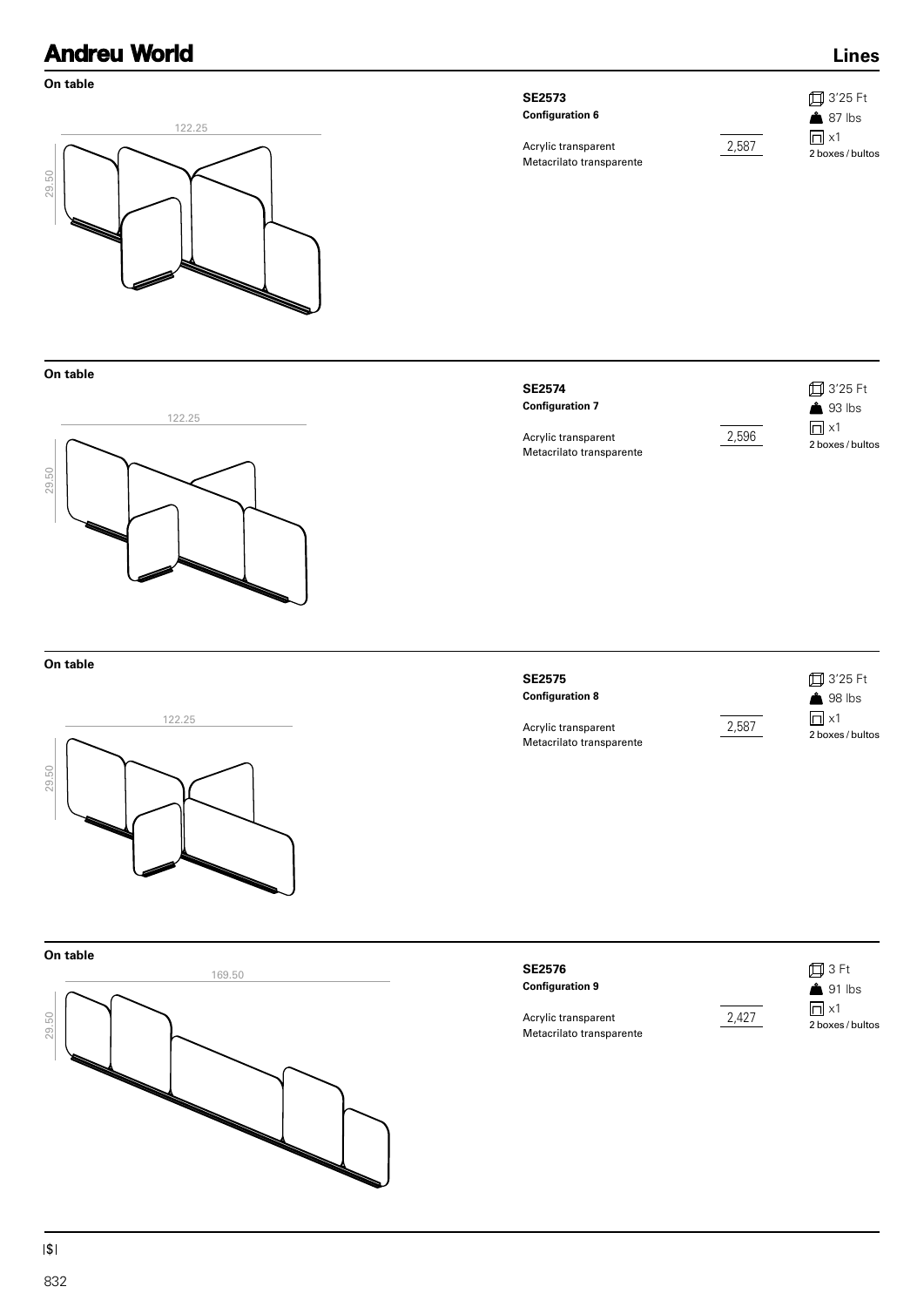

**On table**



| <b>SE2578</b>            |  |
|--------------------------|--|
| <b>Configuration 11</b>  |  |
|                          |  |
| Acrylic transparent      |  |
| Metacrilato transparente |  |
|                          |  |
|                          |  |



3 Ft **4** 96 lbs  $\Box$  x1 2 boxes / bultos

**Lines**



| <b>SE2579</b><br><b>Configuration 12</b>        |  |
|-------------------------------------------------|--|
| Acrylic transparent<br>Metacrilato transparente |  |

2,277

3 Ft **4** 96 lbs  $\Box$  x1 2 boxes / bultos

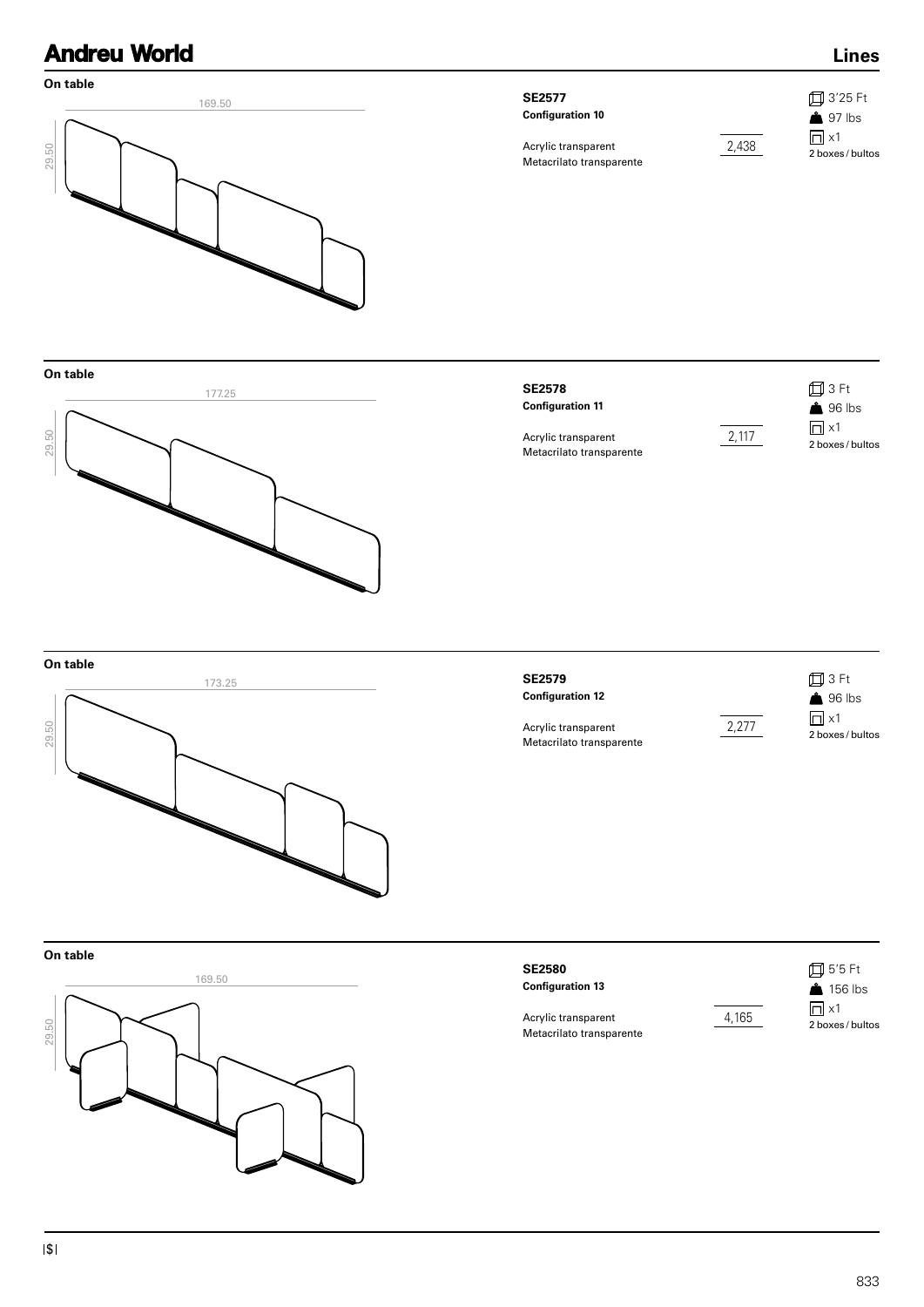

**On floor**



Incremento por ruedas Casters upcharge 17 17

\$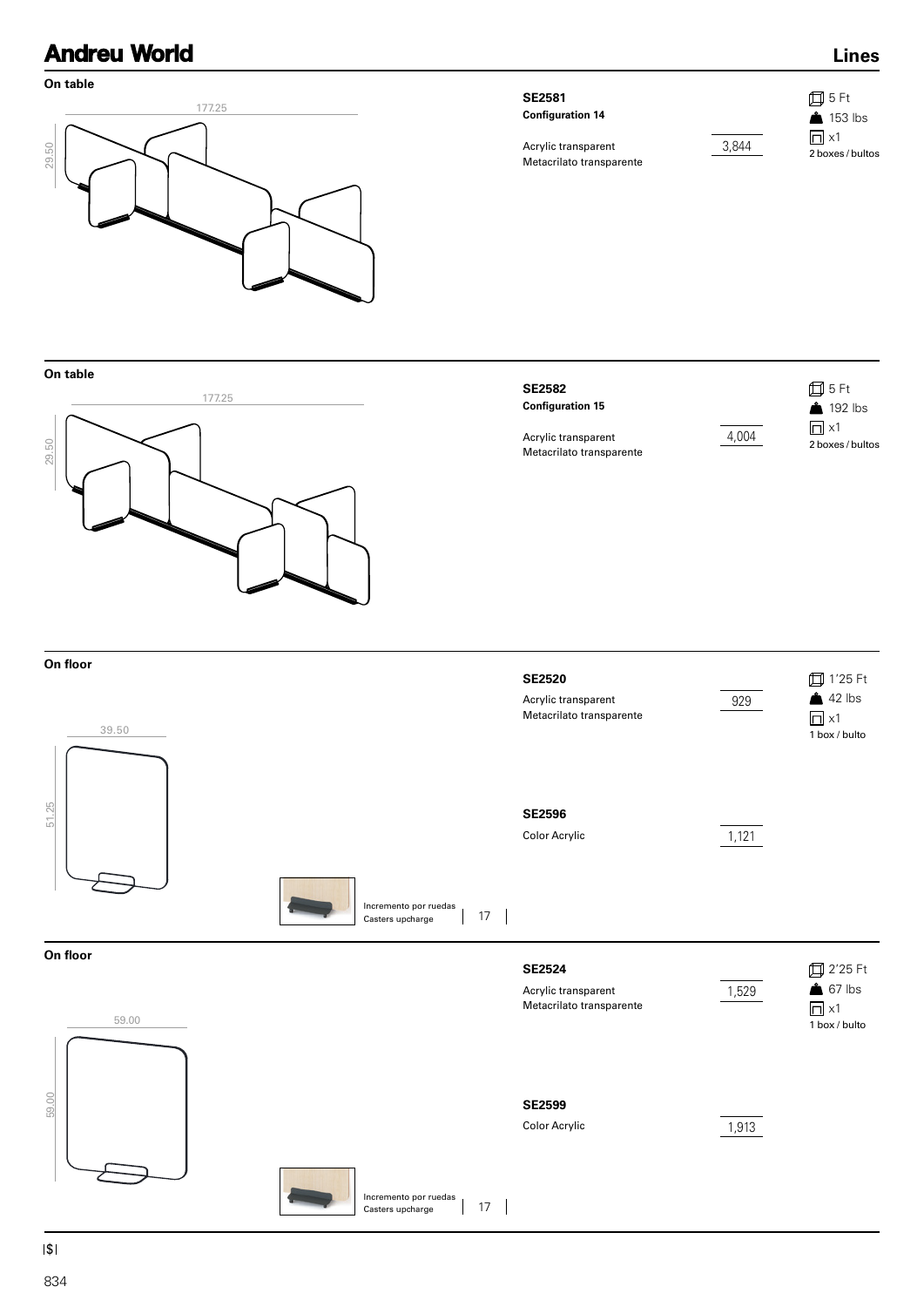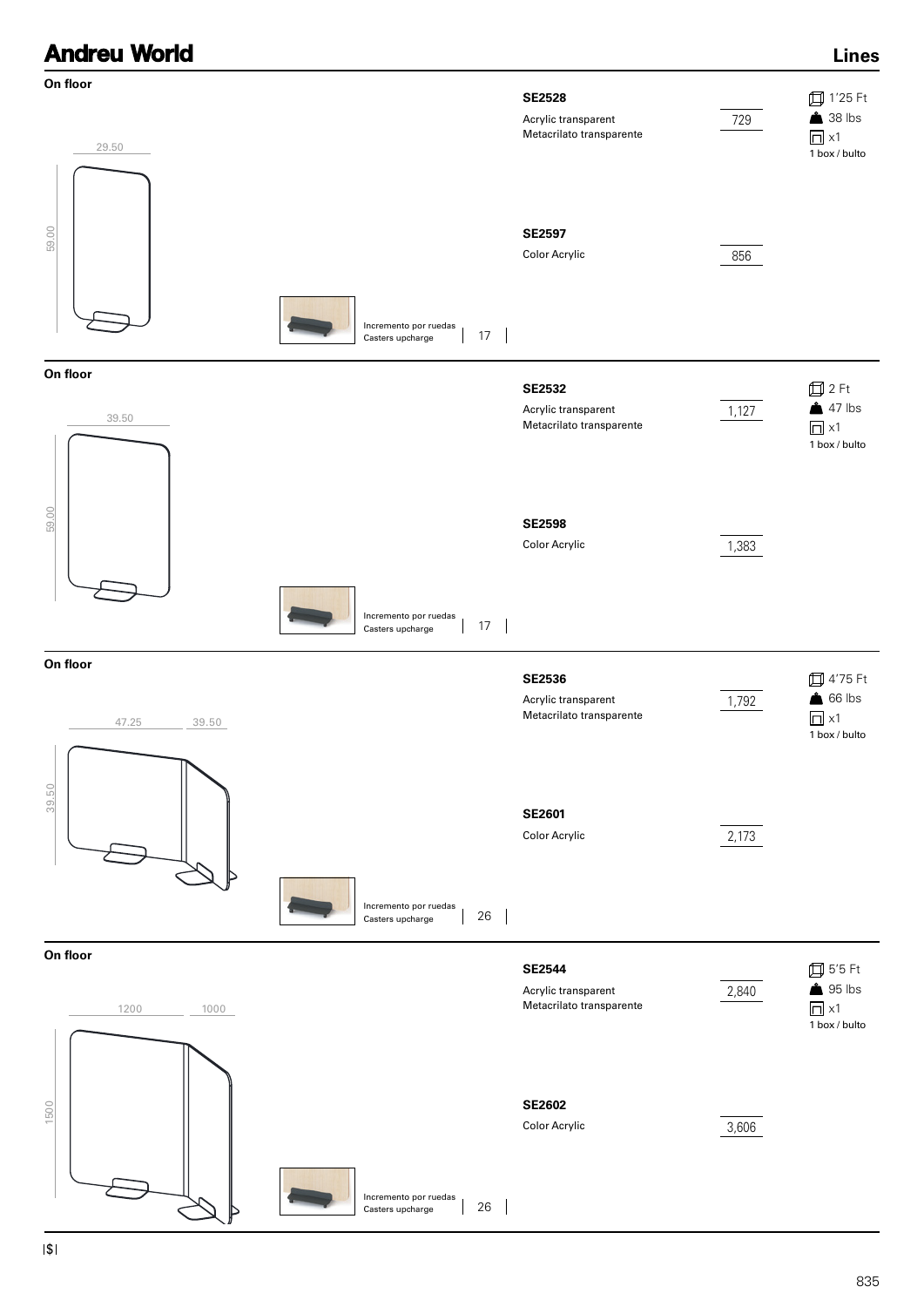### **On floor SE2540** 39.50 47.25  $\sum_{39.50}$ Acrylic transparent Metacrilato transparente 1,777 3'75 Ft **66** lbs  $\Box$  x1 1 box / bulto

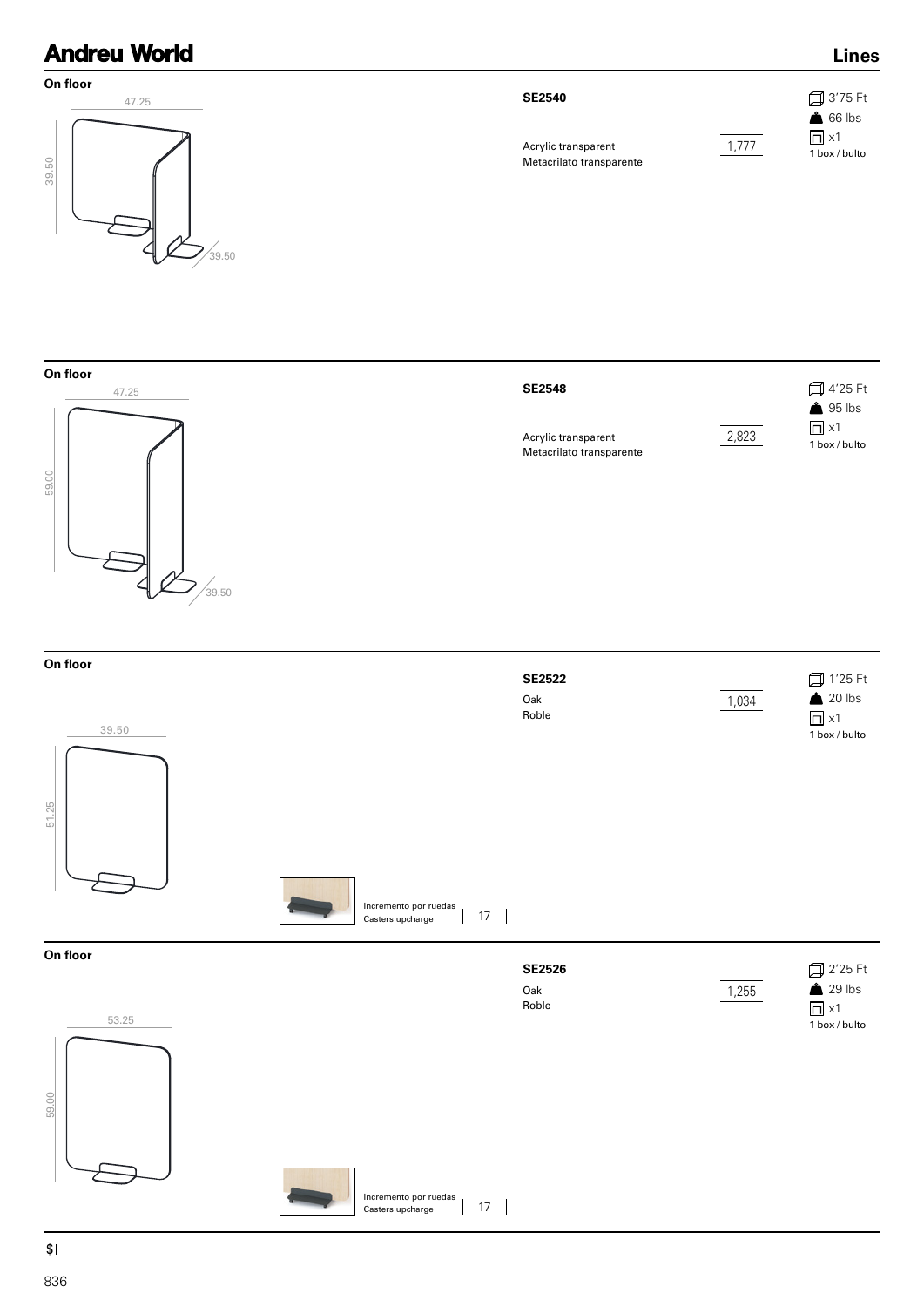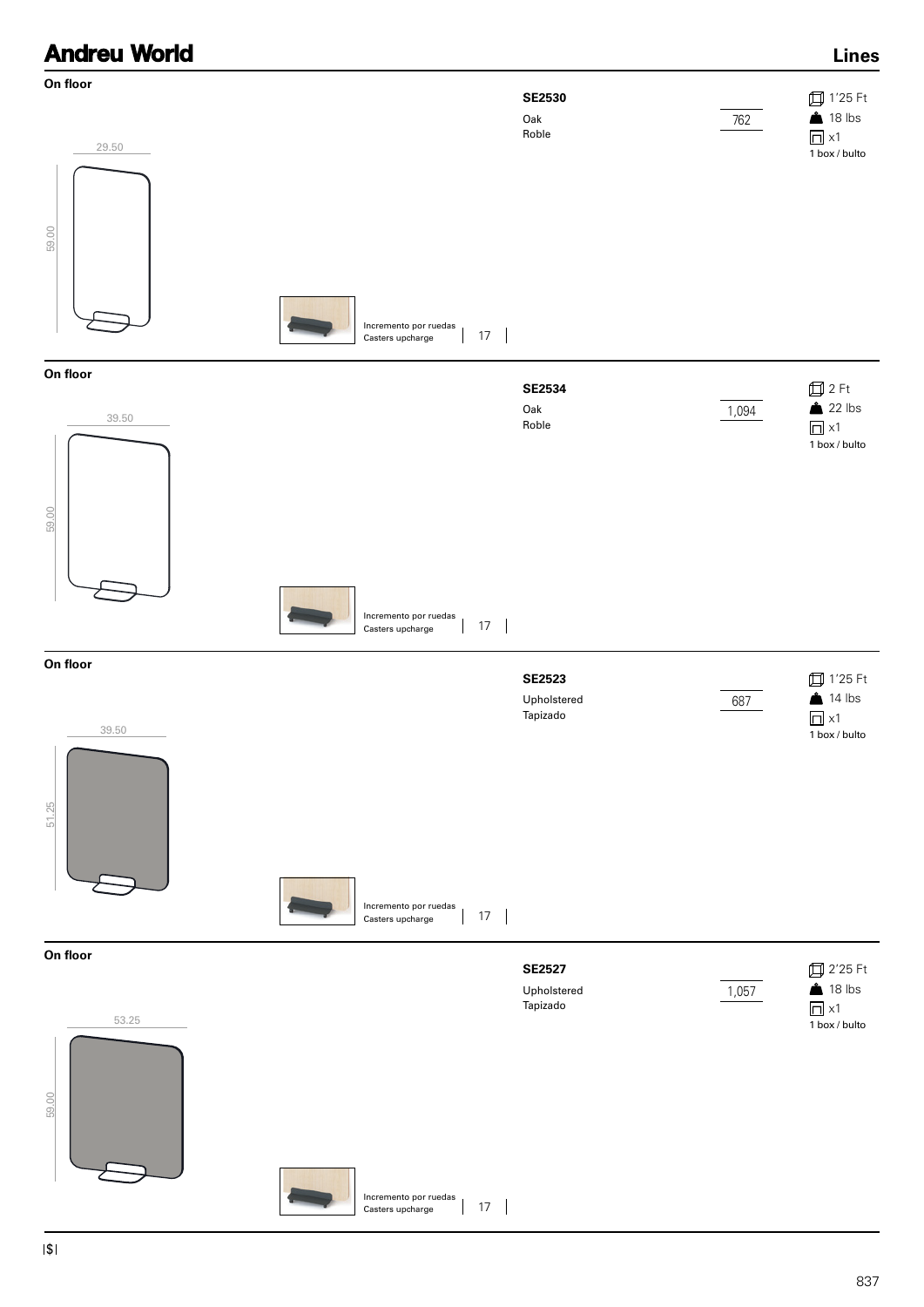



**192** lbs  $\Box$  x1 2 boxes / bultos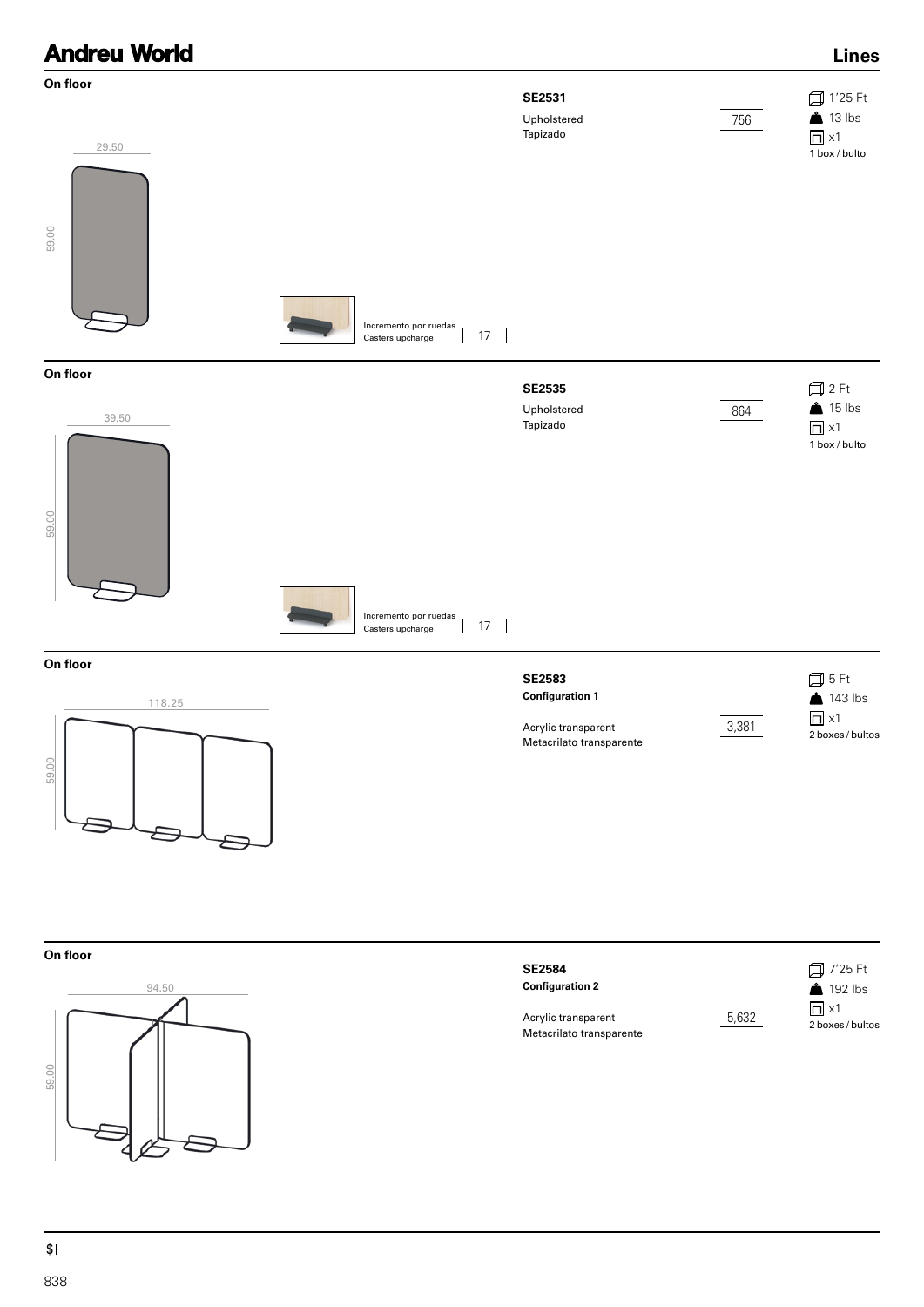### **Lines**



**On floor**



| <b>SE2588</b>          |
|------------------------|
| <b>Configuration 6</b> |
|                        |

5,865



Acrylic transparent Metacrilato transparente